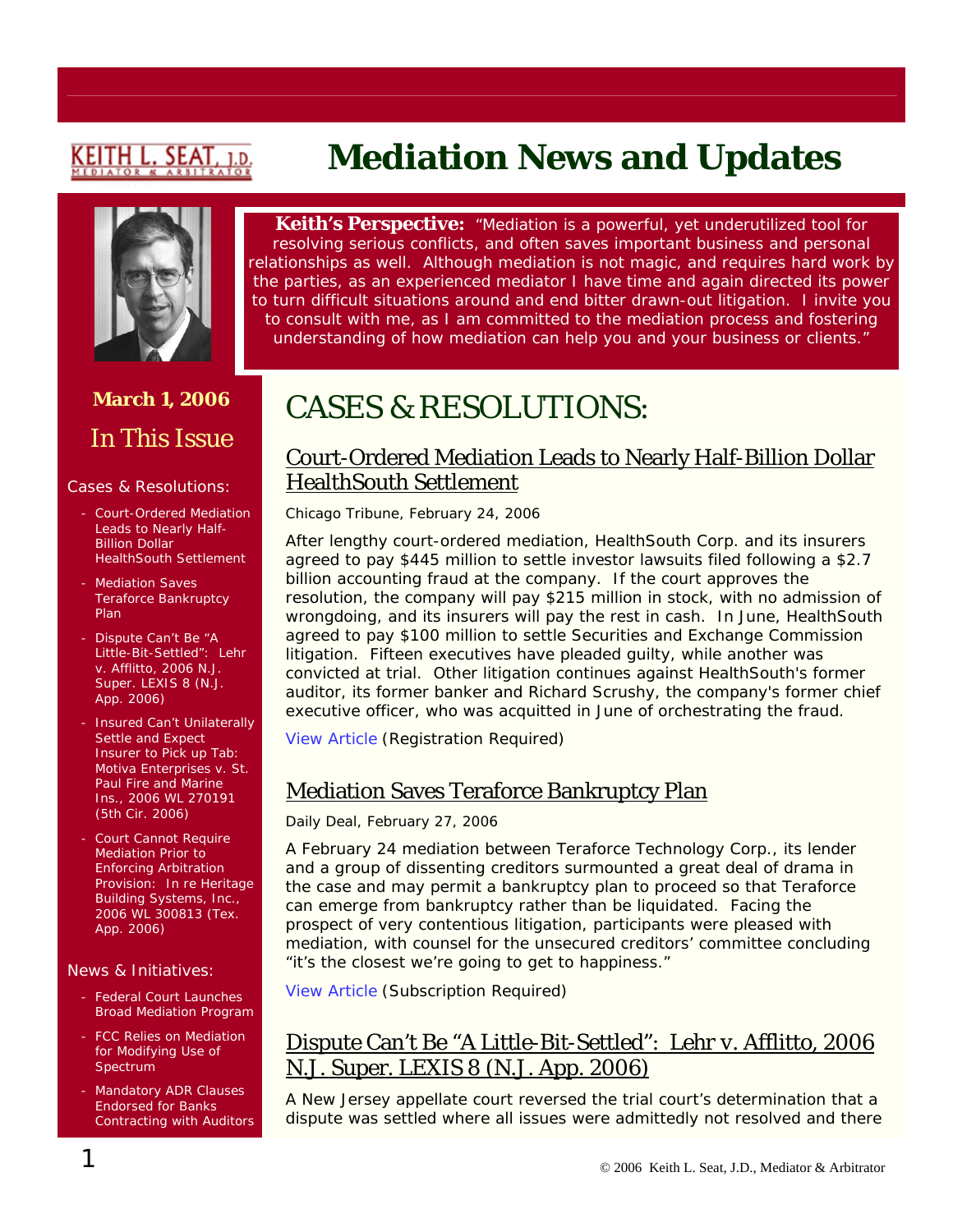DC Enacts Uniform Mediation Act with International Provisions

- Growing Legislative Interest in Med Mal Mediation
- Tennessee Proposing More Mediation by State **Government**
- Florida May Prohibit Mediation If Party Has History of Violence
- Florida Opens New Mediation Center for Hurricane Claims
- Auto Dealers Turning to Mediation as Dissatisfaction with Arbitration Grows
- Mediation Developing in Nigeria
- **Mediation Follows** Outsourcing to India
- Mediation of Sports Disputes in Malaysia

**Check This Out:** 

New Zealand mediator Geoff Sharp writes a blog which can be read [here.](http://mediatorblahblah.blogspot.com/) Geoff describes it as an "offbeat online confessional in pursuit of reflective mediation" – which pretty much sums it up.

was no signed settlement agreement. The appellate court expressed dismay that the trial court had taken testimony from the mediator and noted that "confidentiality of the mediation process is a matter of great public and systemic importance." The court enumerated multiple bases for confidentiality in mediation: terms in the order sending the case to mediation; the mediator's oral statements to the parties; the applicable court rules; and the principles of the Uniform Mediation Act which the court stated was an "appropriate analytical framework" even though the UMA was not in force during the time in question.

#### [View Opinion](http://www.judiciary.state.nj.us/opinions/a6992-03.pdf)

## Insured Can't Unilaterally Settle and Expect Insurer to Pick up Tab: *Motiva Enterprises v. St. Paul Fire and Marine Ins.*, 2006 WL 270191 (5th Cir. 2006)

An insured party may not mediate and settle a case without the consent of its insurance company and then expect the insurer to reimburse it for the settlement, according to the U.S. Court of Appeals for the Fifth Circuit in Motiva Enterprises v. St. Paul Fire and Marine Ins. However, applying Texas law to standard insurance policy provisions that the insurer's consent must be obtained for settlements and that the insured must cooperate in any defense, the Fifth Circuit reversed summary judgment against the insured, Motiva, because there were questions of fact about its cooperation. The court also concluded that to avoid covering the loss the insurer must have suffered actual prejudice by the failure of Motiva to cooperate or obtain the insurer's consent. The appellate court sent the case back to the trial court to determine whether it was lack of cooperation for Motiva to abruptly exclude the insurer's representative from the mediation and whether the settlement was unreasonable.

#### [View Opinion](http://caselaw.lp.findlaw.com/data2/circs/5th/0520139cv0p.pdf)

## Court Cannot Require Mediation Prior to Enforcing Arbitration Provision: *[In re Heritage Building Systems, Inc.](https://web2.westlaw.com/find/default.wl?mt=Westlaw&fn=_top&sv=Split&cite=2006+WL+300813&rp=/find/default.wl&vr=2.0&rs=WLW6.02)*, 2006 WL 300813 (Tex. App. 2006)

When a party to a dispute seeks to enforce a valid arbitration agreement under the Federal Arbitration Act, the court may not first order the parties to try mediation, but must send the case directly to arbitration, according to a Texas appellate court in In re Heritage Building Systems, Inc. Despite the policy of encouraging settlements, the intent of the parties in contracting for arbitration must be respected, the court emphasized, for the parties can always agree to mediate prior to arbitration if they wish. Interestingly, the court noted that once the matter is referred to arbitration, the "arbitrator may, or may not, choose to require mediation."

#### [View Opinion](http://www.9thcoa.courts.state.tx.us/opinions/HTMLopinion.asp?OpinionID=8251)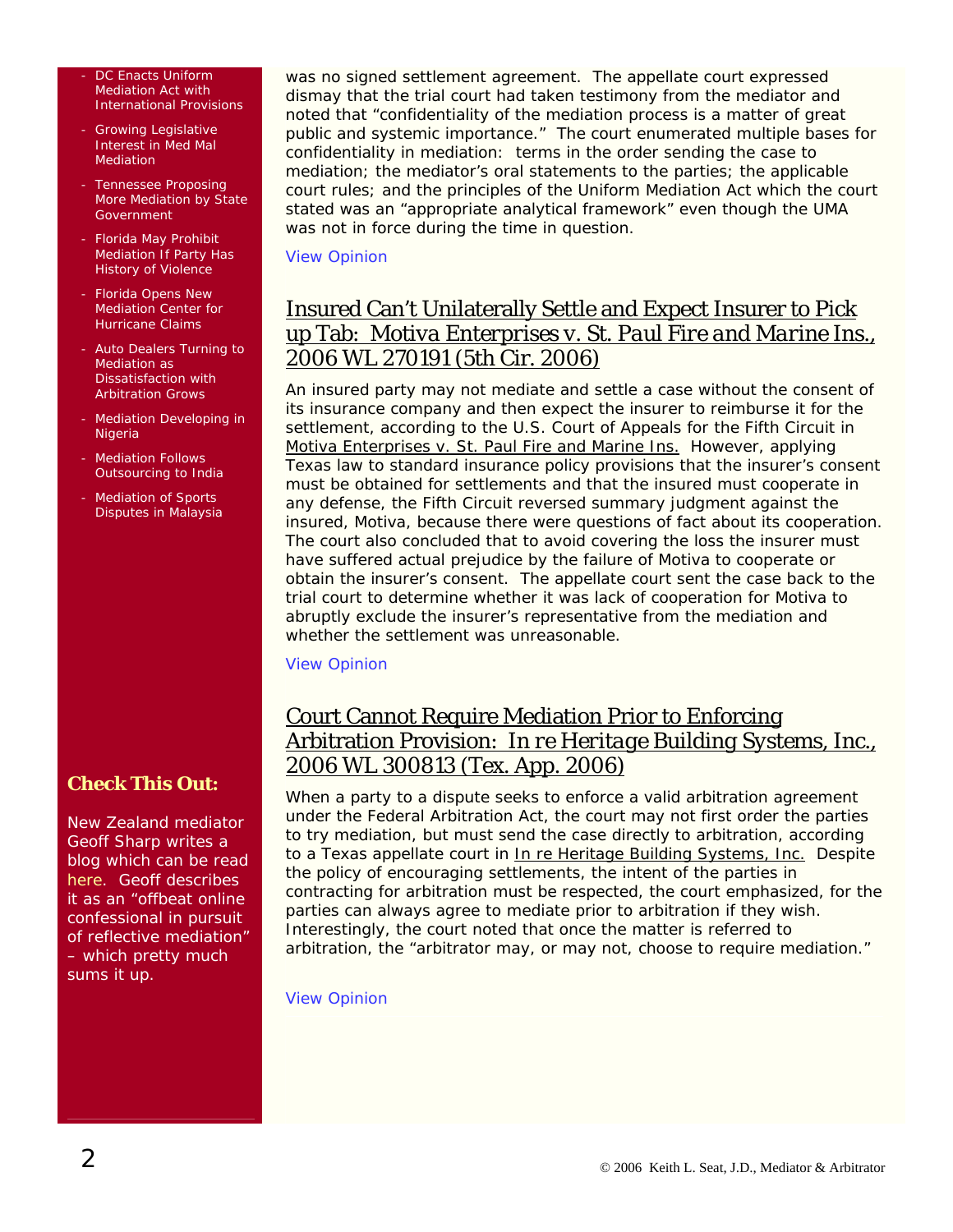#### **Mediation Quote:**

"In myth and legend, the trickster plays the role of reconciler of immovable objects and the manager of conflict. To play this role requires [the mediator] to be able to work in a world of confusion and ambiguity and to be willing to help the parties transform their perspectives so that they can reach a turning point in their decision-making process. . . . Tricksters are shape-shifters, playing whatever role is necessary at the moment to create a dissonance that ultimately leads to a fruitful discussion on common ground. As trickster [the mediator] may simply appear as humorist, judge, and listener, or you may even assume the guise of heckler, fool, or deceiver. Use the techniques of the trickster sparingly."

– Jeffrey Krivis, *Improvisational Negotiation: A Mediator's Stories of Conflict About Love, Money, Anger – and the Strategies that Resolved Them*  (Jossey-Bass 2006) at 223-24.

# NEWS & INITIATIVES:

# Federal Court Launches Broad Mediation Program

*U.S. District Court (W.D.N.Y.) ADR Program,* January 31, 2006

Finding mediation to be the best alternative dispute resolution process, the U.S. District Court for the Western District of New York launched a pilot mediation program on January 1. While currently limited to the docket of the judge overseeing the program, the program broadly refers all new and pending civil cases to mediation (with certain exceptions, such as habeas corpus writs and Social Security and bankruptcy appeals). Other judges may choose to refer cases to mediation. Parties may agree to use a form of alternative dispute resolution other than mediation, but may seek to opt out of the program only for good cause. The court has established a roster of mediators (who need not be lawyers) and will make a selection if the parties are unable to agree on a mediator. The court set a rate of \$150/hour for the first two hours of mediation, and allows mediators to charge a higher rate after two hours and to charge for preparation.

[View Court ADR Program](http://www.nywd.uscourts.gov/adr/index.php)

# FCC Relies on Mediation for Modifying Use of Spectrum

*U.S. Federal News*, January 31, 2006

The Federal Communications Commission's plan to rely on mandatory mediation to help relocate users of spectrum was implemented with mediations conducted between December 27 and February 8 in the first wave of the 800 MHz band reconfiguration process. Parties that were unable to resolve all issues during mediation will receive an FCC decision following a de novo review. Unlike the usual case, the mediator prepares and submits a report on the mediation to the FCC, so the proceedings are not expected to be confidential. Along with its report, the mediator or the Transition Administrator is expected to propose a recommended decision or provide advice to the decision-maker about unresolved matters.

[View Article](http://web2.westlaw.com/find/default.wl?mt=LawSchoolPractitioner&fn=_top&sv=Split&cite=2006+WLNR+1746341&rp=%2ffind%2fdefault.wl&vr=2.0&rs=WLW6.01) (Subscription Required)

## Mandatory ADR Clauses Endorsed for Banks Contracting with Auditors

*ADRWorld.com*, Feb. 22, 2006

After initially stirring controversy with a May 2005 draft advisory warning banks against agreeing to mandatory alternative dispute resolution provisions in auditing contracts, the Federal Financial Institutions Examination Council issued its final advisory on February 8. The Council's final advisory endorses the use of ADR, and simply warns banks to ensure that they do not limit the liability of auditors.

[View Article](http://www.adrworld.com/sp.asp) (Subscription Required)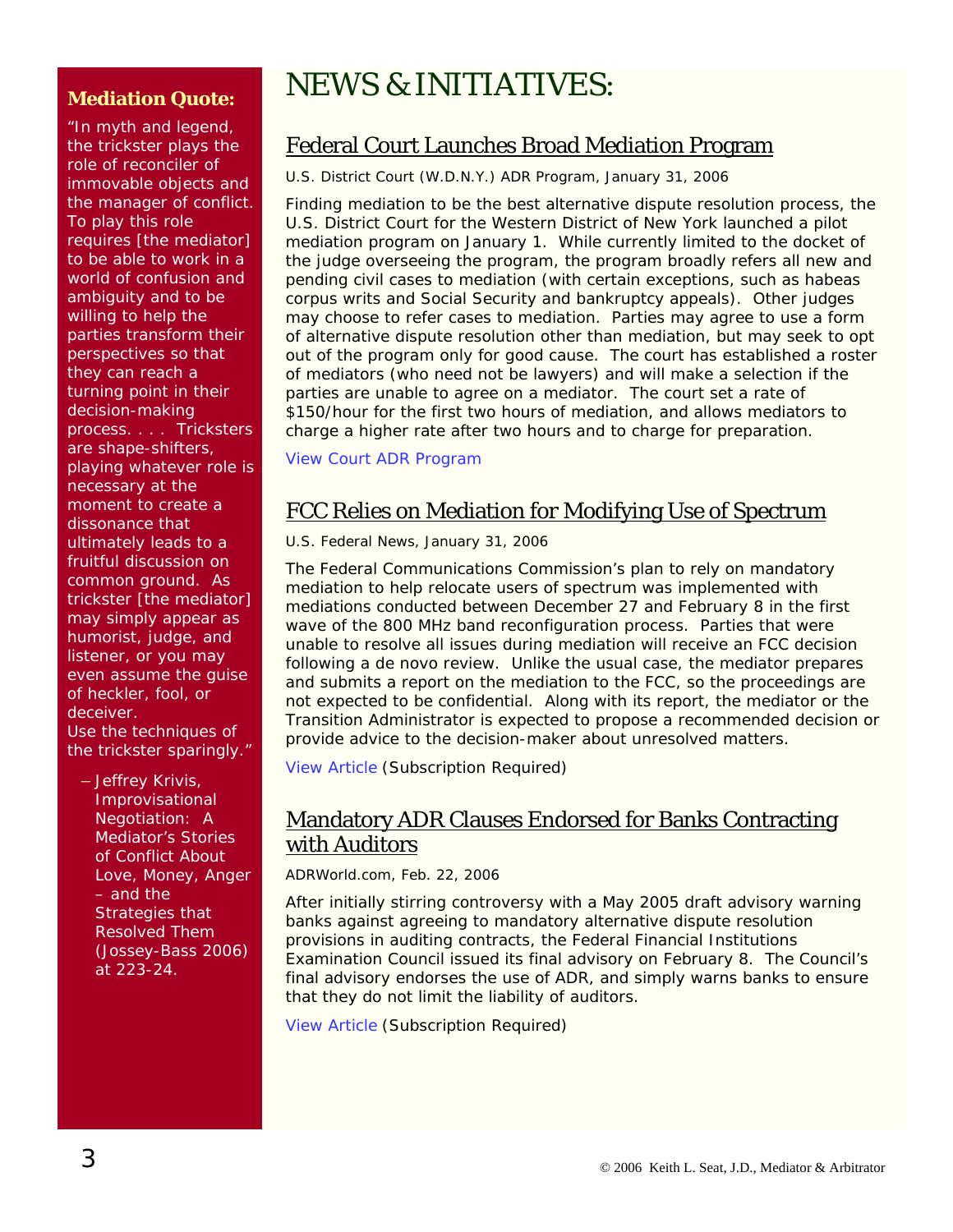## **Contact Information**

Please contact Keith with dispute resolution questions and to discuss any matters or issues that might be suitable for mediation or facilitation:

#### **KEITH L. SEAT**  $1.D$

Keith L. Seat, J.D. Mediator & Arbitrator Six Whitehall Court Silver Spring, MD 20901

Tel: 301-681-7450 Fax: 301-681-9243 Cell: 301-523-5535 [Keith@KeithSeat.com](mailto:Keith@KeithSeat.com) [www.KeithSeat.com](http://www.keithseat.com/)

# **Subscribe**

Feel free to share this mediation newsletter with others who may be interested. Current and past issues of the newsletter may be accessed at this [link.](http://www.keithseat.com/publications.htm)

If you did not receive this newsletter directly from Keith's mediation newsletter list (mediation\_news@ keithseat.com), you may subscribe by clicking [here](mailto:mediation_news-subscribe@keithseat.com).

However, if you received this newsletter directly and would prefer not to, you may unsubscribe by clicking [here](mailto:mediation_news-unsubscribe@keithseat.com) or by sending an e-mail stating unsubscribe" to [Admin@KeithSeat.com](mailto:Admin@KeithSeat.com).

## DC Enacts Uniform Mediation Act with International **Provisions**

*ADR World*, January 23, 2006

Washington, DC became the seventh jurisdiction to enact the Uniform Mediation Act (UMA) on January 26, and the first to include the international supplement which incorporates the United Nations Model Law on International Commercial Conciliation. The UMA is intended to encourage greater use of mediation by ensuring clear confidentiality protections. The DC legislation is very similar to the uniform act drafted by the National Conference of Commissioners on Uniform State Laws, except for the exclusion of consumer mediations conducted by the DC attorney general. The international supplement provides that, unless the parties agree otherwise, mediations of international disputes are to be governed by the UN model law. The UMA has been adopted in Iowa, Illinois, Nebraska, Ohio, New Jersey, and Washington state. Legislation to adopt the Act is near enactment in Utah, and is pending in Massachusetts, New York, and Vermont. The DC legislation should take effect around April 3, following the required waiting period of 30 legislative days for Congressional review.

[View ADRWorld Article](http://www.adrworld.com/sp.asp) (Subscription Required); [View United Nation's Model](http://www.sccinstitute.com/_upload/shared_files/lagar/ml-conc-e.pdf)  [Law on International Commercial Conciliation](http://www.sccinstitute.com/_upload/shared_files/lagar/ml-conc-e.pdf)

# Growing Legislative Interest in Med Mal Mediation

The legislative trend toward mediation of medical malpractice disputes continues with the introduction of legislation in Hawaii on January 25. The bill (S.B. 2658) states that it is intended to "encourage open, frank communications between patients and physicians, apologies, and quick resolution of claims through mediation to avoid bitter and protracted lawsuits." By requiring medical facilities to implement mediation processes, the legislation seeks to encourage early "exchange of information" in addition to early settlement. By contrast, two bills introduced in New Jersey in the 2006 session (A.B. 945 and A.B. 1088) purport to require mediation, but in fact call for panels of five "mediators" to provide early neutral evaluation. The evaluation may be the basis for cost shifting if the case does not settle and may trigger a requirement to post bonds prior to trial in cases the "mediators" find frivolous.

[Hawaii Legislation](http://www.capitol.hawaii.gov/sessioncurrent/bills/sb2658_.htm); [New Jersey Legislation \(A.B. 945\)](http://www.njleg.state.nj.us/2006/Bills/A1000/945_I1.HTM); [New Jersey](http://www.njleg.state.nj.us/2006/Bills/A1500/1088_I1.HTM)  [Legislation \(A.B. 1088\)](http://www.njleg.state.nj.us/2006/Bills/A1500/1088_I1.HTM)

#### Tennessee Proposing More Mediation by State Government

*Legalert*, February 22, 2006

Legislation introduced in Tennessee would require all departments of the state to submit disputes to mediation if the claimant agrees, and provides for lists of qualified mediators to be developed. Significantly, however, the legislation (HB 3496) would only apply to "valid and meritorious claims" against the state, which may significantly limit its application. Mediation is needed, the bill notes, because there are over 14,000 pending administrative claims or lawsuits in the state at any given time.

[View Legislation](http://www.legislature.state.tn.us/bills/currentga/BILL/HB3496.pdf)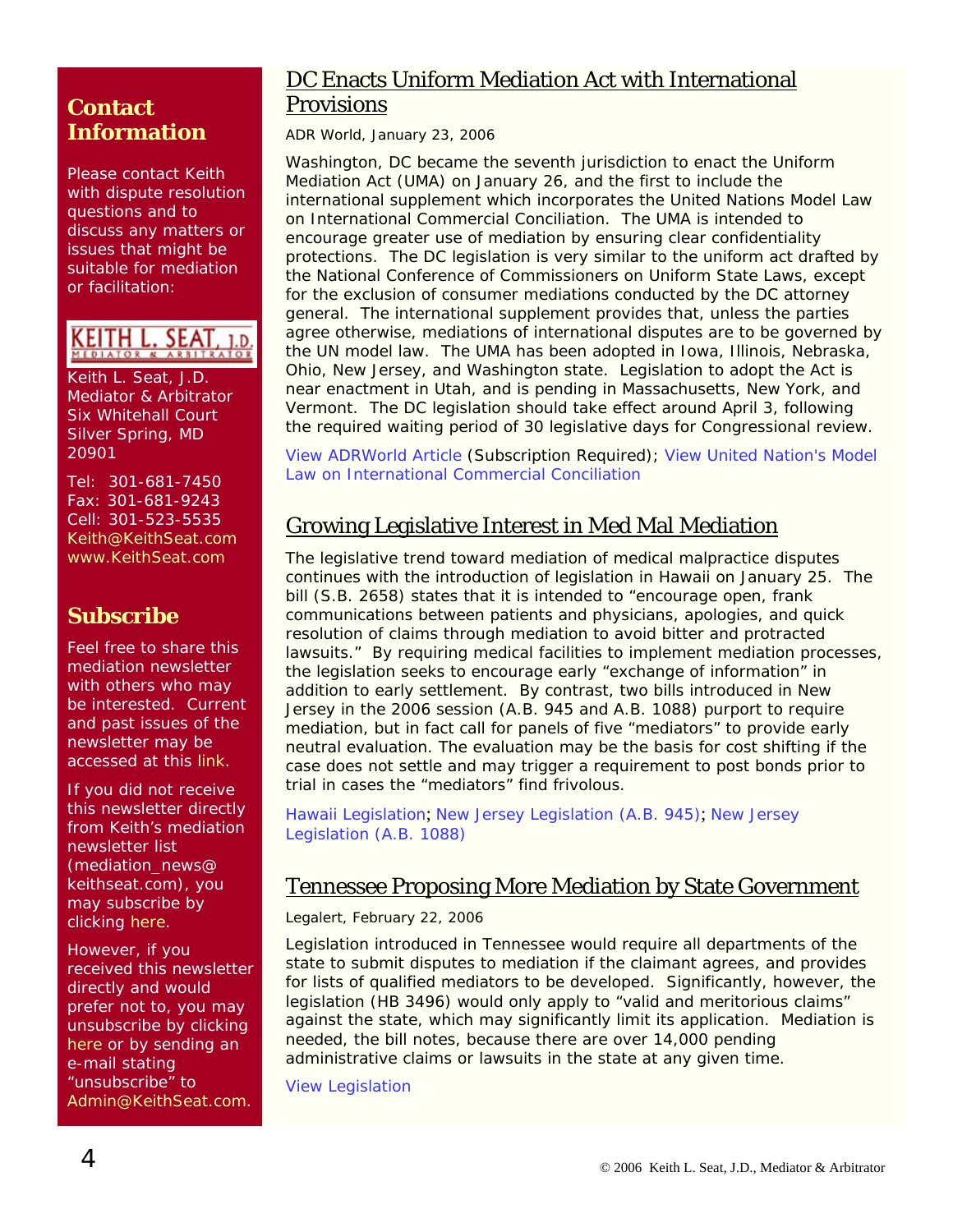### Florida May Prohibit Mediation If Party Has History of Violence

*ADRWorld*, February 2, 2006

Expanding beyond domestic violence cases, proposed legislation in Florida would prevent a court from ordering mediation in any case in which the judge finds that a history of violence would compromise the mediation process or endanger anyone. A party's motion or request would trigger the court's inquiry. The legislation (HB 7019) is considered uncontroversial.

[View Article](http://www.adrworld.com/sp.asp?id=39441) (Subscription Required); [View Legislation](http://www.myfloridahouse.gov/Sections/Bills/billsdetail.aspx?BillId=32758&)

#### Florida Opens New Mediation Center for Hurricane Claims

*Miami Herald*, January 31, 2006

Florida insurance regulators opened a fifth mediation center in February to help resolve disputes among the 500,000 insurance claims resulting from the four hurricanes that hit Florida last year. Insurance companies must provide notice that homeowners have the option to mediate disputed claims. Last year, 93 percent of the 12,000 claims brought to mediation in the Florida hurricane program were resolved.

[View Article](http://web2.westlaw.com/find/default.wl?rs=WLW6.01&findjuris=00001&cite=2006+WLNR+1666100&fn=_top&mt=LawSchoolPractitioner&vr=2.0&sv=Split&rp=%2ffind%2fdefault.wl) (Subscription Required)

### Auto Dealers Turning to Mediation as Dissatisfaction with Arbitration Grows

*Automotive News*, February 6, 2006

Many automobile dealers are finding the benefits of arbitration to be outweighed by its costs, uncertainties and lack of procedural protections. Some dealers are pleased with mediation and are beginning to rely on mandatory mediation clauses, requiring an attempt at mediation prior to initiating litigation.

[View Article](http://www.autonews.com/apps/pbcs.dll/article?AID=/20060206/SUB/60131022&SearchID=73237367756127)

#### Mediation Developing in Nigeria

*This Day (Nigeria)*, February 13, 2006

A Nigerian chapter of the Centre for Effective Dispute Resolution (CEDR) has been established by local mediators accredited by CEDR (UK). The Nigerian group is emphasizing the value of mediation in Lagos, in part to encourage foreign investors, and asserts that the association members' international training gives them an edge over other local mediators.

[View Article](http://web2.westlaw.com/Find/default.wl?findcite=2006+WLNR+2575377&TF=%7B27AE66B7-4EEF-11D5-A99D-000102463493%7D&RS=WLW6.02&VR=2.0&SV=Split&FN=_top&MT=LawSchoolPractitioner&RP=%2FWelcome%2FLawSchoolPractitioner%2Fdefault.wl&TC=%7B7340A334-4EEC-11D) (Subscription Required)

### Mediation Follows Outsourcing to India

*Hindu (India)*, February 3, 2006

Mediation is being used in place of arbitration to resolve disputes involving outsourcing contracts, due to its promptness and capacity for preserving relationships between the parties. Incorporating mandatory mediation clauses in outsourcing contracts was advocated at an international